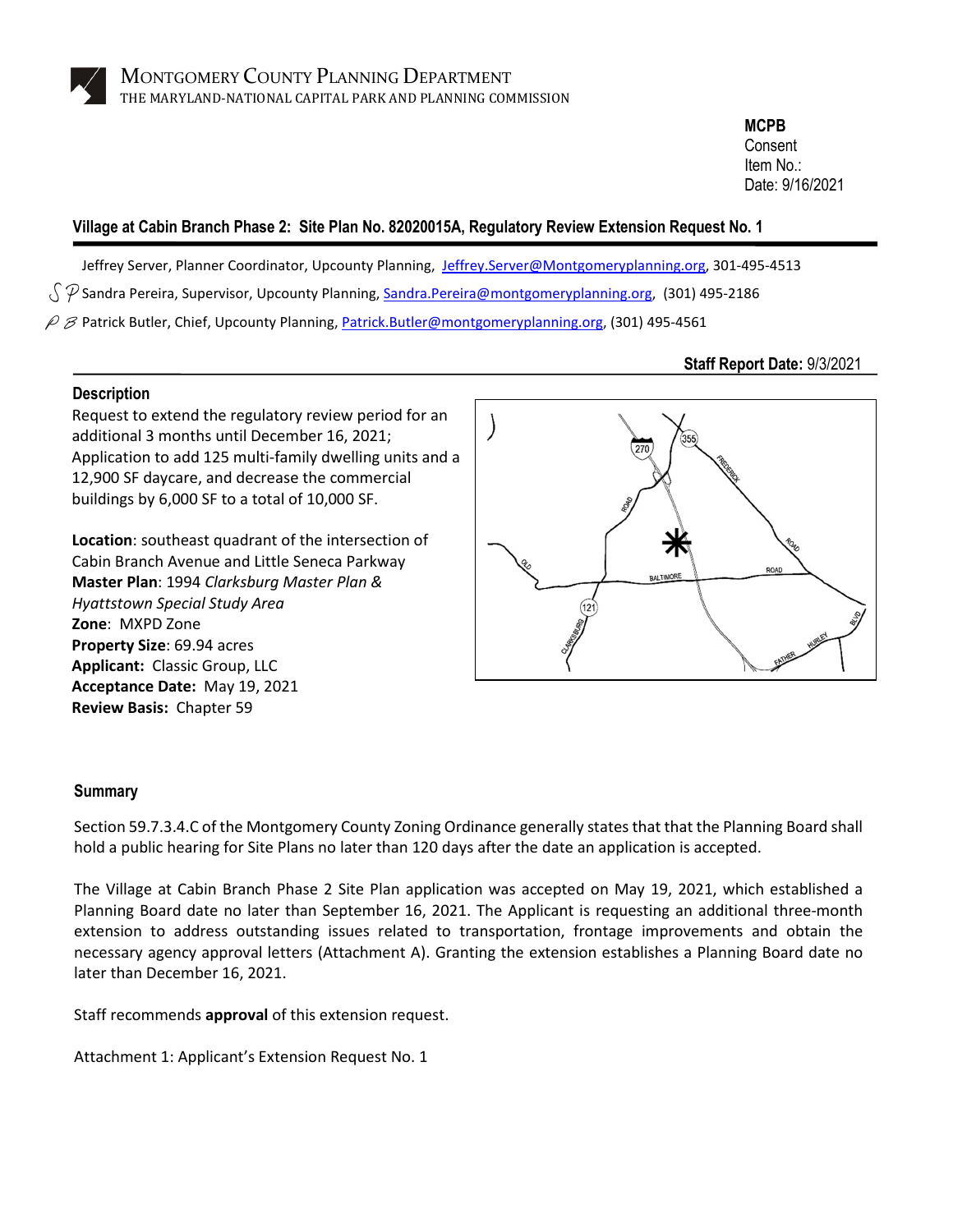|                                                                                                                                                                                                                                                                                                                                                                                                                  |                                                                                                        |                              |                                 | Page 1 of 2                   |
|------------------------------------------------------------------------------------------------------------------------------------------------------------------------------------------------------------------------------------------------------------------------------------------------------------------------------------------------------------------------------------------------------------------|--------------------------------------------------------------------------------------------------------|------------------------------|---------------------------------|-------------------------------|
|                                                                                                                                                                                                                                                                                                                                                                                                                  | <b>Montgomery County Planning Department</b><br>Maryland-National Capital Park and Planning Commission |                              |                                 | Effective: January 29, 2021   |
| 2425 Reedie Drive                                                                                                                                                                                                                                                                                                                                                                                                |                                                                                                        |                              |                                 | Phone 301.495.4550            |
| Wheaton, Maryland 20902                                                                                                                                                                                                                                                                                                                                                                                          |                                                                                                        | www.montgomeryplanning.org   |                                 | Fax 301.495.1306              |
| <b>REGULATORY REVIEW EXTENSION REQUEST</b>                                                                                                                                                                                                                                                                                                                                                                       |                                                                                                        |                              |                                 |                               |
|                                                                                                                                                                                                                                                                                                                                                                                                                  |                                                                                                        | $\triangleright$ Request #1  | Request #2                      |                               |
|                                                                                                                                                                                                                                                                                                                                                                                                                  |                                                                                                        | M-NCPPC Staff Use Only       |                                 |                               |
| <b>File Number</b><br>Date Received                                                                                                                                                                                                                                                                                                                                                                              |                                                                                                        | <b>MCPB Hearing Date</b>     |                                 |                               |
| Plan Name: Village at Cabin Branch Phase 2                                                                                                                                                                                                                                                                                                                                                                       |                                                                                                        |                              | Plan No. 82020015A              |                               |
| This is a request for extension of:                                                                                                                                                                                                                                                                                                                                                                              | Project Plan<br>Preliminary Plan                                                                       |                              | <b>Sketch Plan</b><br>Site Plan |                               |
| The Plan is tentatively scheduled for a Planning Board public hearing on: 09/16/2021                                                                                                                                                                                                                                                                                                                             |                                                                                                        |                              |                                 |                               |
| The Planning Director may postpone the public hearing for up to 30 days without Planning Board approval. Extensions<br>beyond 30 days require approval from the Planning Board.                                                                                                                                                                                                                                  |                                                                                                        |                              |                                 |                               |
| Person requesting the extension:<br>☑ Owner, Owner's Representative, Staff (check applicable.)                                                                                                                                                                                                                                                                                                                   |                                                                                                        |                              |                                 |                               |
| Stephen J. Nardella                                                                                                                                                                                                                                                                                                                                                                                              |                                                                                                        | Classic Group, LLC           |                                 |                               |
| Name<br>8120 Woodmont Ave. Suite 300                                                                                                                                                                                                                                                                                                                                                                             |                                                                                                        | Affiliation/Organization     |                                 |                               |
| <b>Street Address</b>                                                                                                                                                                                                                                                                                                                                                                                            |                                                                                                        |                              |                                 | 20814<br>$\blacktriangledown$ |
| <b>Bethesda</b><br>City                                                                                                                                                                                                                                                                                                                                                                                          |                                                                                                        |                              | MD<br><b>State</b>              | Zip Code                      |
| (301) 913-0404                                                                                                                                                                                                                                                                                                                                                                                                   |                                                                                                        | snardella@classicgroupmd.com |                                 |                               |
| <b>Telephone Number</b><br><b>Fax Number</b>                                                                                                                                                                                                                                                                                                                                                                     | E-mail                                                                                                 |                              |                                 |                               |
| We are requesting an extension for 3                                                                                                                                                                                                                                                                                                                                                                             |                                                                                                        | months until 12/16/2021      |                                 |                               |
|                                                                                                                                                                                                                                                                                                                                                                                                                  |                                                                                                        |                              |                                 |                               |
| Describe the nature of the extension request. Provide a separate sheet if necessary.                                                                                                                                                                                                                                                                                                                             |                                                                                                        |                              |                                 |                               |
| As contract purchaser and applicant, we agree to staff's request for an extension of the Planning<br>Board Hearing date for 3 months from the tentative date of September 16th to December 16, 2021<br>to ensure adequate time for all reviewing agencies to complete their review. It is our expectation<br>that neither applicant, MNCP&PC staff or any reviewing agency will require the full amount of time. |                                                                                                        |                              |                                 |                               |
| Thank you,                                                                                                                                                                                                                                                                                                                                                                                                       |                                                                                                        |                              |                                 |                               |
| Stephen J. Nardella<br><b>Vice President, Operations</b><br>Classic Group, LLC<br>cell phone; 240-793-2194                                                                                                                                                                                                                                                                                                       |                                                                                                        |                              |                                 |                               |
| <b>Signature of Person Requesting the Extension</b>                                                                                                                                                                                                                                                                                                                                                              |                                                                                                        |                              |                                 |                               |
| DocuSigned by:                                                                                                                                                                                                                                                                                                                                                                                                   |                                                                                                        |                              |                                 |                               |
|                                                                                                                                                                                                                                                                                                                                                                                                                  |                                                                                                        |                              |                                 |                               |

| Signature |
|-----------|
|           |
|           |
|           |

|           | -<br>$v^{\alpha}$<br>. JA<br>'M<br>بمصمت | 08/30/2021 |
|-----------|------------------------------------------|------------|
| Signature | <sup>≅≏⊏</sup> D6A6E41A<br>9B4A28FT      | Date       |